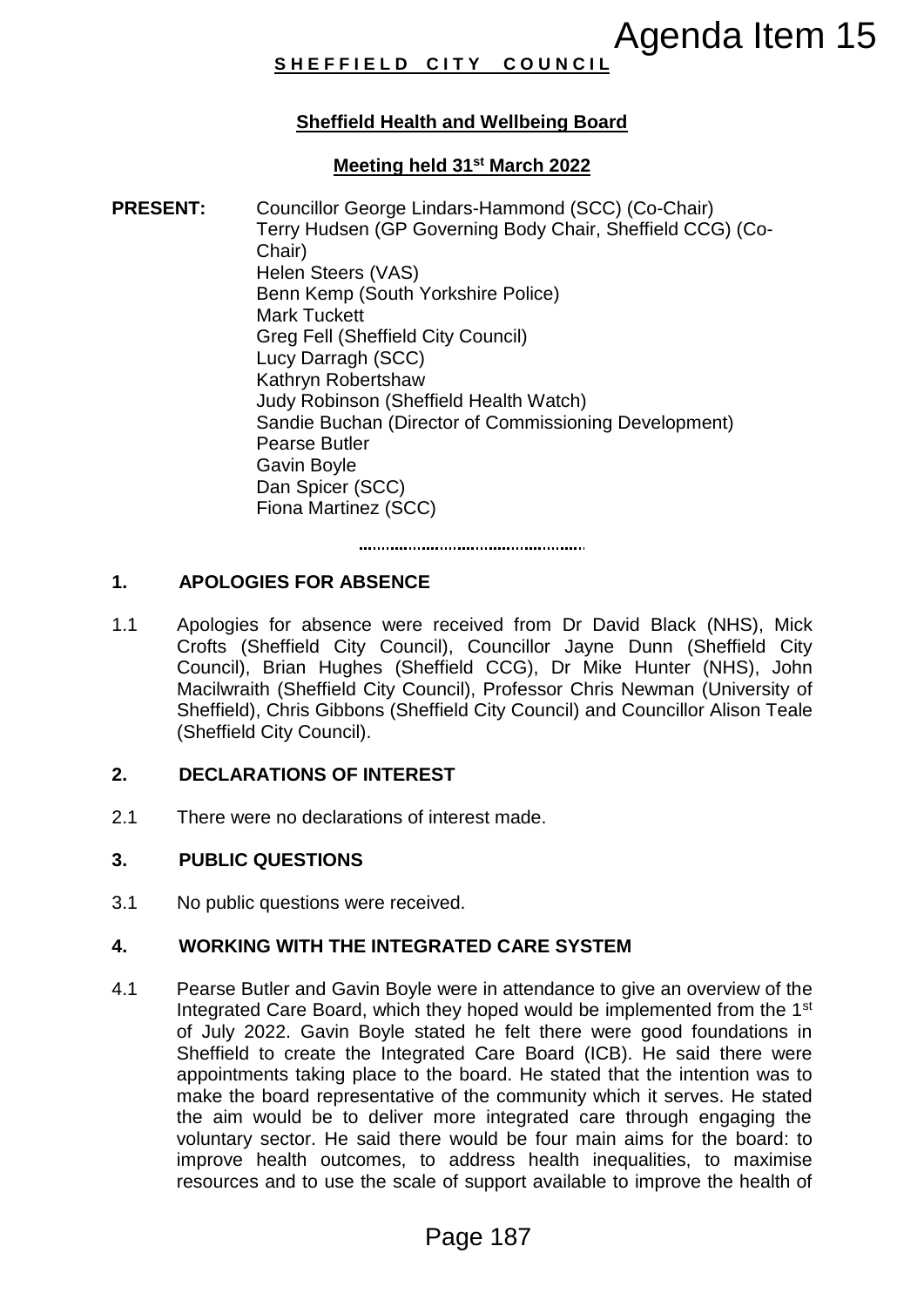those in South Yorkshire. Pearse Butler stated they had been to discuss this with the four Health and Wellbeing Boards in South Yorkshire. He stated the ICB was critical to moving the agenda forward, particularly for health inequality. He said that the first meeting was expected to take place in advance of the ICB being formally set out, and he stated this was likely to be in June. He said that he expected the Health and Wellbeing Board feed into the ICB in a formal way.

- 4.2 Dr Leigh Sorsbie (standing in for Zac McMurray) stated she worked as a GP in the north of Sheffield. She said that the area struggled with health inequality. She stated that she felt a number of the targets previously set could increase health inequalities. She asked how this issue could be navigated and whether it would be possible to replace artificial targets with more nuanced goals. Gavin Boyle stated that responding to these challenges through a health inequality lens was possible.
- 4.3 Greg Fell asked whether any thought had been given to the 'burning platforms' approach versus the 'business as usual' approach. He asked how the Health and Wellbeing Board might best support the ICB in achieving its objectives. Gavin Boyle stated that one of the challenges for the ICB could be to identify a smaller number of priorities for South Yorkshire, and he asked that the Health and Wellbeing Board assist with this. Pearse Butler stated that he felt the real challenge would be to achieve the day-to-day targets, whilst also addressing the larger aims of the board.
- 4.4 Judy Robinson stated that she was concerned that the People and Communities Strategy had a limited timeframe. She asked for reassurance that it would be possible to return to this strategy following the initial 3-month period. Gavin Boyle stated that this was a transitional strategy which would be extended beyond this timeframe.
- 4.5 Dr Terry Hudsen asked how the relationship between the ICB and the Health and Wellbeing Boards was envisaged. Pearse Butler stated that the Health and Wellbeing Boards would be critical to place-centred support.
- 4.6 Councillor George Lindars-Hammond asked if the ultimate responsibility for decisions would be moving from Sheffield to South Yorkshire. Pearse stated that should the Health and Wellbeing Board feel that the ICB had too much authority they could feed that back to them. He added that he felt there were a number of issues which might need a focus from a wider area position, applying not only to Sheffield but other areas in South Yorkshire. He stated that if funding were devolved it would be possible for the Health and Wellbeing Board to feed into the ICB.

# **5. VCS RELATIONSHIPS**

5.1 Mark Tuckett, Director of the Sheffield Health and Care Partnership was in attendance to give an update on the development of the strategic relationship between statutory bodies and the Voluntary Sector in Sheffield.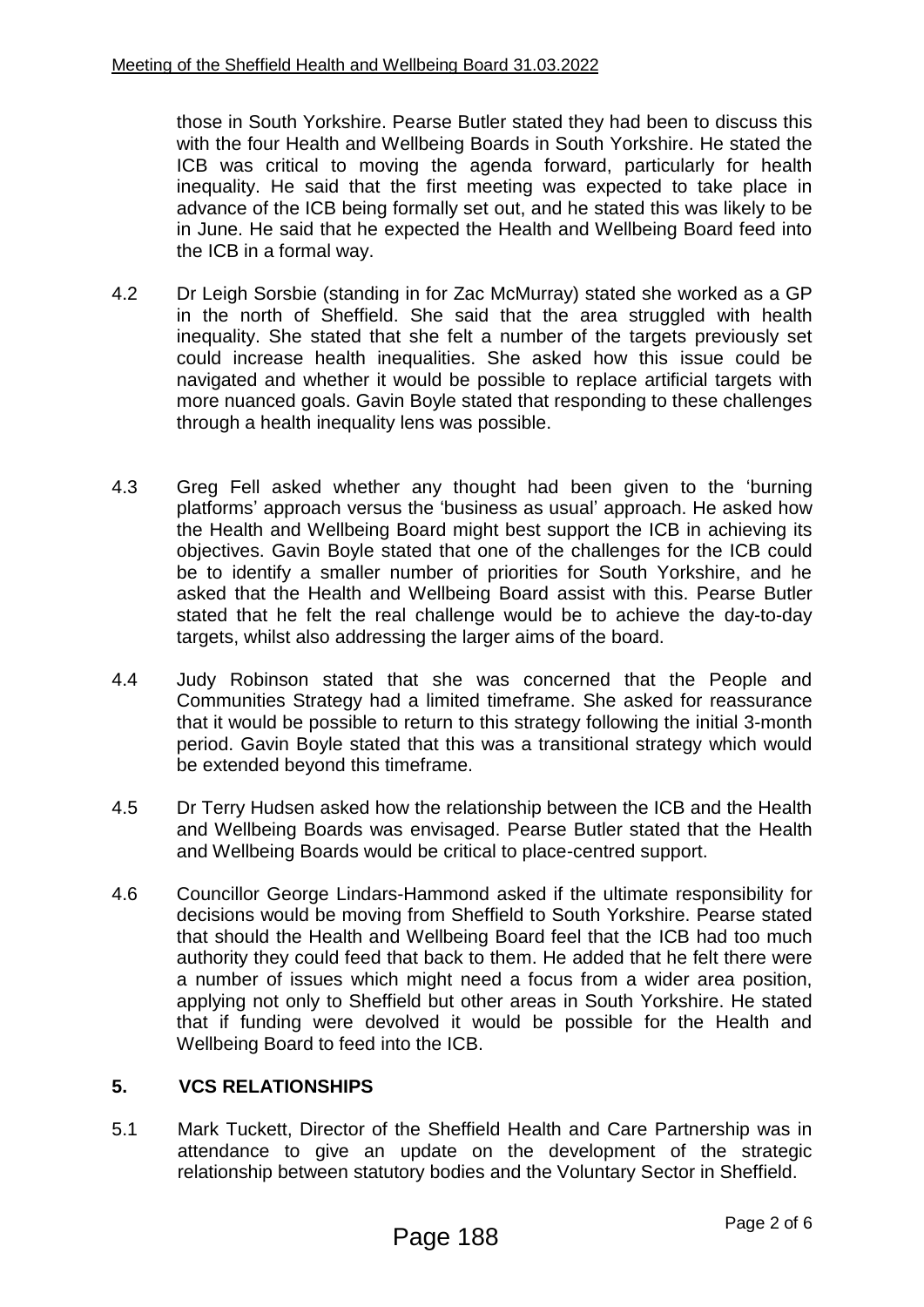- 5.2 Helen Steers stated she felt Sheffield had a good deal of innovative and strong partnerships. She said there were examples of the VCS leading the city in health assessments. She said that a partnership approach was taken when dealing with people who had a multitude of requirements for support. She said she felt principles could be agreed upon. She stated there were a wider set of connections which the VCS had, including community embedded organisations.
- 5.3 Councillor George Lindars-Hammond asked how the Health and Wellbeing Board might want the statement of intent to move forward. Dr Terry Hudsen stated that he welcomed the paper and its strategic steer. He asked to what extent the future commissioners would value the voices of the VCS. Dr Terry Hudsen asked to what extent they had moved beyond the Statement of Intent. Helen Steers stated that she felt there would be opportunities to do more around health creation.
- 5.4 Judy Robinson stated she was happy to see the reference to Health Watch; however, she noted that they were not a voluntary organisation.
- 5.6 Mark Tuckett suggested that the Health and Wellbeing Board engage with the LACs.
- 5.7 Councillor George Lindars-Hammond stated that he hoped the Statement of Intent would increase the focus on the role of the voluntary sector.
- 5.8 Dr Terry Hudsen stated he would want to see this as a collectively owned tool which empowers the voluntary community and faith organisations.

David Warwicker asked that this return to the board. **AGREED:** Councillor George Lindars-Hammond agreed that this return to the board. Dr Terry Hudsen suggested that a more detailed consideration of the progress made to date be carried out. He asked that this be covered in the next public meeting of the Health and Wellbeing Board. Helen Steers stated there is a VCS element in the ICB. She said she felt it would be helpful to return to this item in the near future. It was agreed that this return either at the next public meeting or once the ICB had been established.

### **6. HWBB REVIEW – PROPOSAL FOR NEXT STEPS**

- 6.1 Greg Fell outlined a hygiene paper, based on a review carried out between December 2021 and February 2022. He stated that the paper asked that three half day workshops be given on significant issues. Greg Fell stated that feedback had been received on follow up actions and decisions, suggesting that these workshops could increase.
- 6.2 Lucy Darragh said that the decision to move to three half day events would allow the Health and Wellbeing Board to prioritise its attention. She stated it was hoped that these wider events would allow lived experience to be more of a focus. She said it was hoped that fewer events would improve the quality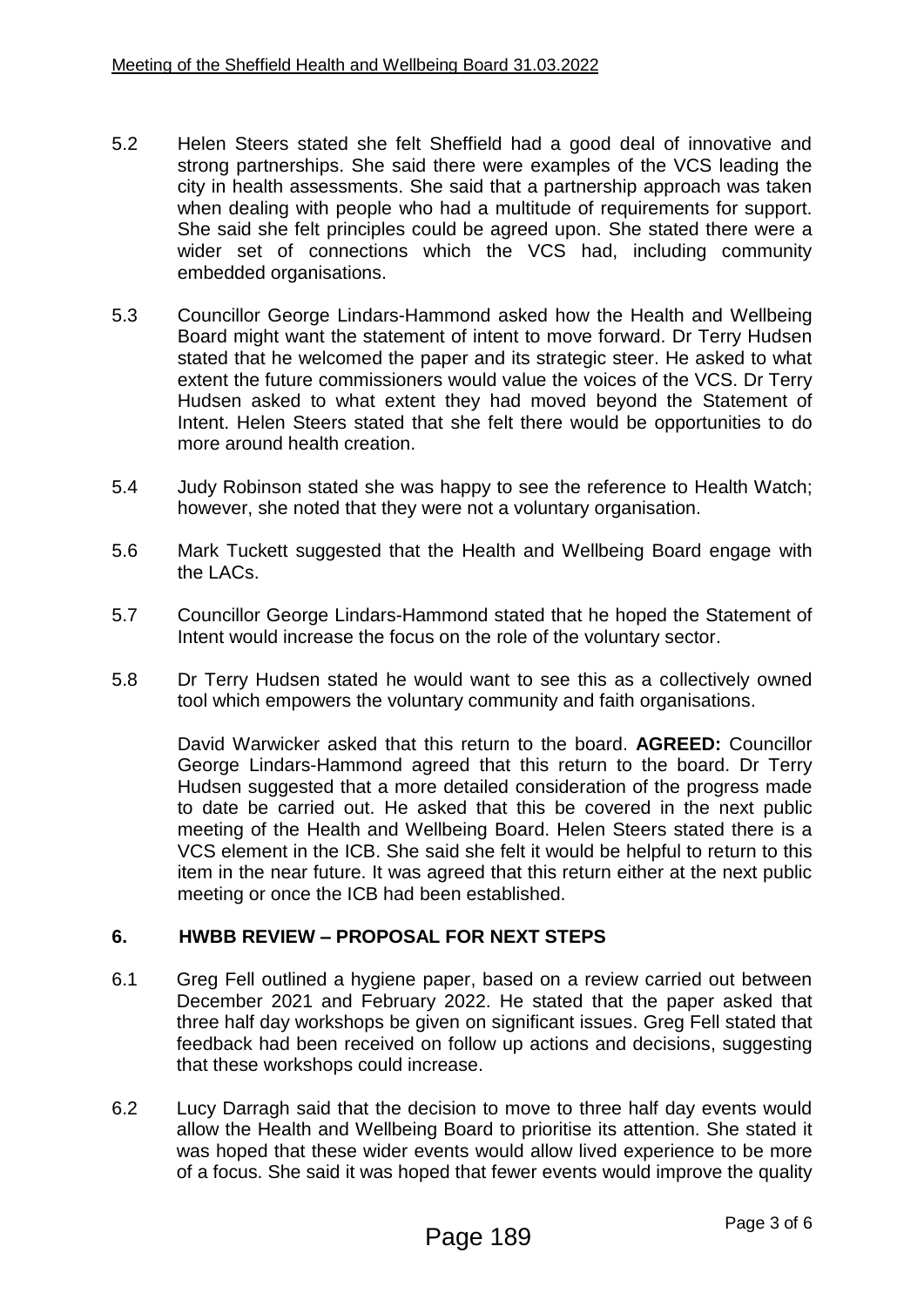of the events. Lucy Darragh stated that a clearly named substitute should be nominated if board members were unable to attend.

- 6.3 Dr Terry Hudsen thanked Greg Fell and Lucy Darragh for carrying out the interviews which fed into the report. He said that the value that community voices brought to the board was critical, and he stated that he felt these changes would enable a different way of engaging. Dr Terry Hudsen asked whether the half day sessions should be held at the Town Hall, or instead out in the community. He stated that any added programme planning for the Health and Wellbeing Board should be carefully managed. Greg Fell said that he had asked his team to be more focused on assisting with programme management. He added that he would support having meetings within the community, rather than at the Town Hall.
- 6.4 Benn Kemp stated his support of the concept of the review. He said he had noted the disparate nature of Health and Wellbeing in Sheffield from his perspective as a non-healthcare professional. Councillor George Lindars-Hammond stated he felt there was both a strength and a challenge that different groups attended the Health and Wellbeing Board. He said it was important to avoid duplicating work.
- 6.5 David Warwicker said that he felt it was important for conference style meetings include as wide an audience as possible. He said he felt it was important that board members engage with the public to ensure the right individuals attend. Dr Terry Hudsen stated that previously individual members of the Health and Wellbeing Board were responsible for this. He agreed that it might be useful to identify individuals to do this going forward.
- 6.7 Greg Fell asked board members to consider what would be best to cover on the agendas of future conference meetings.
- 6.8 Councillor George Lindars-Hammond agreed that a final Terms of Reference should not be brought in June given the changes to CCGs taking place in that time. He suggested instead that an interim paper be brought. Dr Terry Hudsen stated he would hope to have this put together before the 1<sup>st</sup> of July 2022. Dan Spicer stated there was a process to be completed in keeping with Council guidelines. He said there needed to be some clear guidance put together in June ahead of September's Health and Wellbeing Board meeting.
- 6.9 **AGREED:** Board Members agreed they were happy with the report's recommendations.

# **7. TAKING STOCK OF THE JOINT HEALTH AND WELLBEING STRATEGY**

7.1 Greg Fell gave a verbal update on this item, and highlighted issues including tobacco use and poverty. Greg Fell stated Lucy Darragh had carried out some interviews to identify some of the key issues referenced. Greg Fell stated that they had not committed to putting together an action plan, as the plan would be